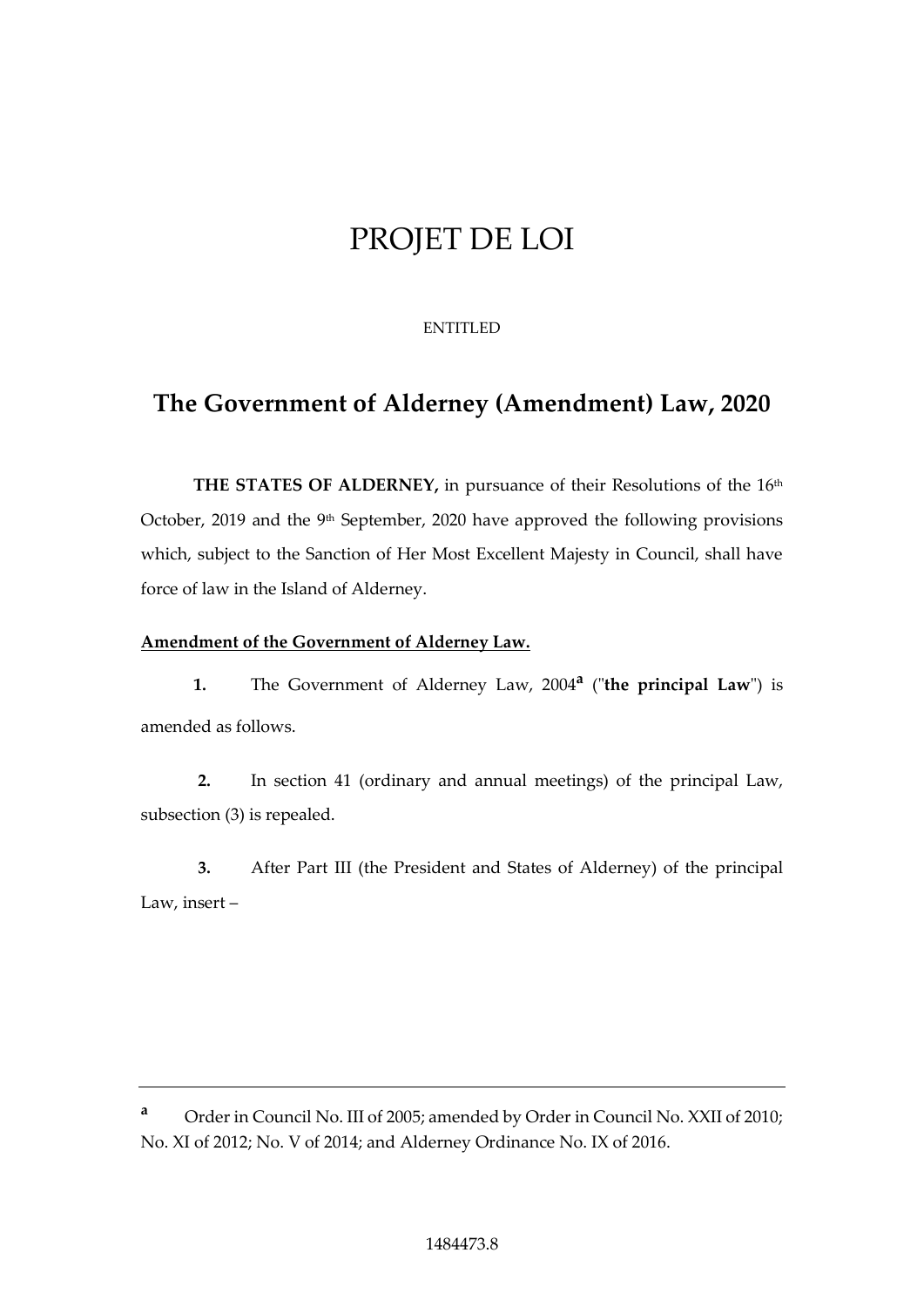#### "PART IIIA

#### IMMUNITY FROM CIVIL OR CRIMINAL PROCEEDINGS

# **Absolute privilege for members of the States and the President in course of States' proceedings etc.**

**48B.** No civil or criminal proceedings may be instituted against a member of the States or the President for or in respect of –

- (a) any words spoken before, or written in any report to, the States, any committee or a people's meeting, or
- (b) any matter or thing brought by a member of the States or the President in or before the States, any committee or people's meeting by requête, amendment, question, report or other written document.

#### **Protection of persons responsible for States' publications.**

**48C.** (1) No civil or criminal proceedings may be instituted against any person for or in respect of the publication by the person or the person's servant or agent of any document by order or under the authority of the States or any committee.

(2) For the purposes of subsection (1), a certificate under the hand of the Chief Executive stating that a document was published by order or under the authority of the States or any committee is conclusive evidence of that fact.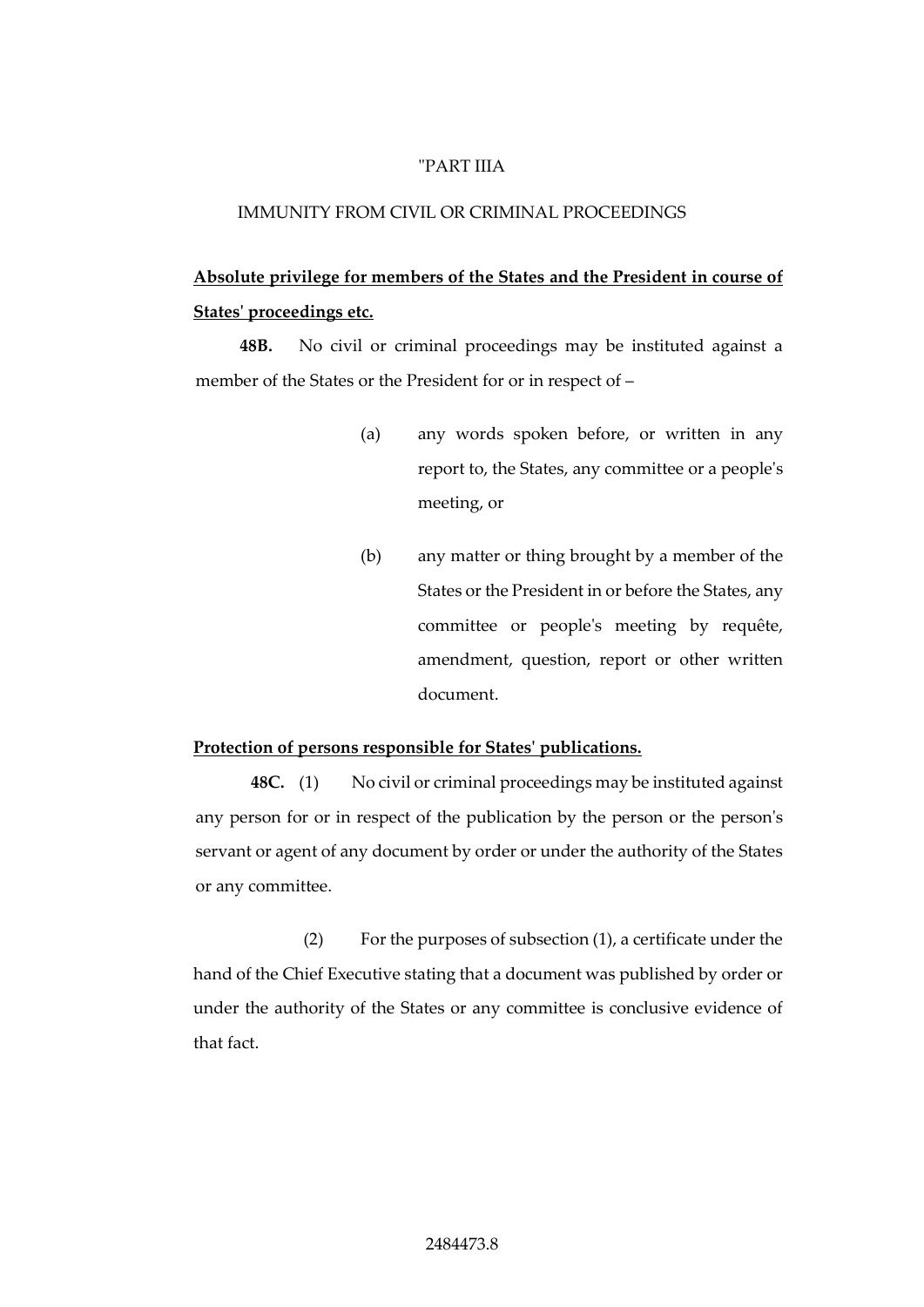#### **Protection of persons who publish extracts, etc. of States' documents.**

**48D.** No civil or criminal proceedings may be instituted against any person for or in respect of the publication by the person or the person's servant or agent, in good faith and without malice, of any account, summary or abstract of, or any extract from, any document published by order or under the authority of the States or any committee.

#### **Protection of persons who publish reports of States' proceedings.**

**48E.** No civil or criminal proceedings may be instituted against any person for or in respect of the publication by the person or the person's servant or agent of a fair and accurate report of any proceedings in public of a meeting of the States or of a people's meeting unless the publication is shown to be made with malice, but –

- (a) this section does not apply to the publication to the public, or a section of the public, of matter which is not of public concern and the publication of which is not for the public benefit, and
- (b) nothing in this section shall be construed
	- (i) as protecting the publication of matter the publication of which is prohibited by law, or
	- (ii) as limiting or abridging any privilege subsisting apart from this section.

#### **Interpretation of Part IIIA.**

**48F.** In this Part, unless the context requires otherwise –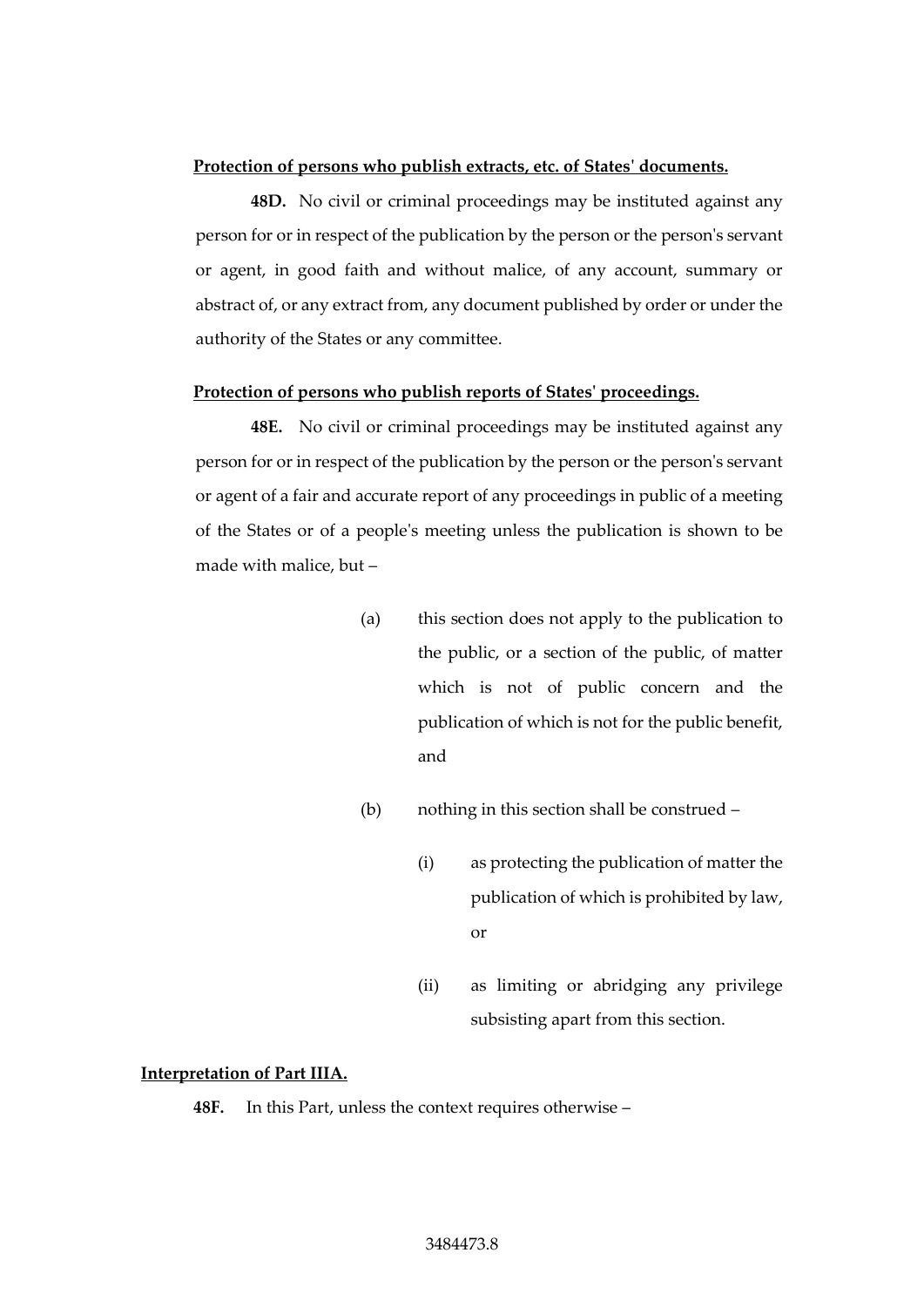#### "**document**" includes an enactment, and

"**to publish**" includes -

- (a) to make known, distribute or transmit to any person,
- (b) to publish in any electronic or other non-visible or nonlegible form from which the content may, by any means, by reproduced in visible or legible form,
- (c) to broadcast by means of wireless telegraphy within the meaning of section 116 of the Wireless Telegraphy Act 2006, and
- (d) to include in a programme service within the meaning of section 201 of the Broadcasting Act 1990.".
- **4.** After Part IV (committees and officers) of the principal Law insert–

# "PART IVA

### EMERGENCY PROCEDURES

### **Application.**

**55A.** (1) This Part shall apply only in the circumstances set out in subsection (2) and despite any other provisions of or under this Law.

(2) The circumstances are that the President has made a determination, upon representations from the Civil Contingencies Authority, in the light of circumstances prevailing in Alderney in relation to Severe Acute

#### 4484473.8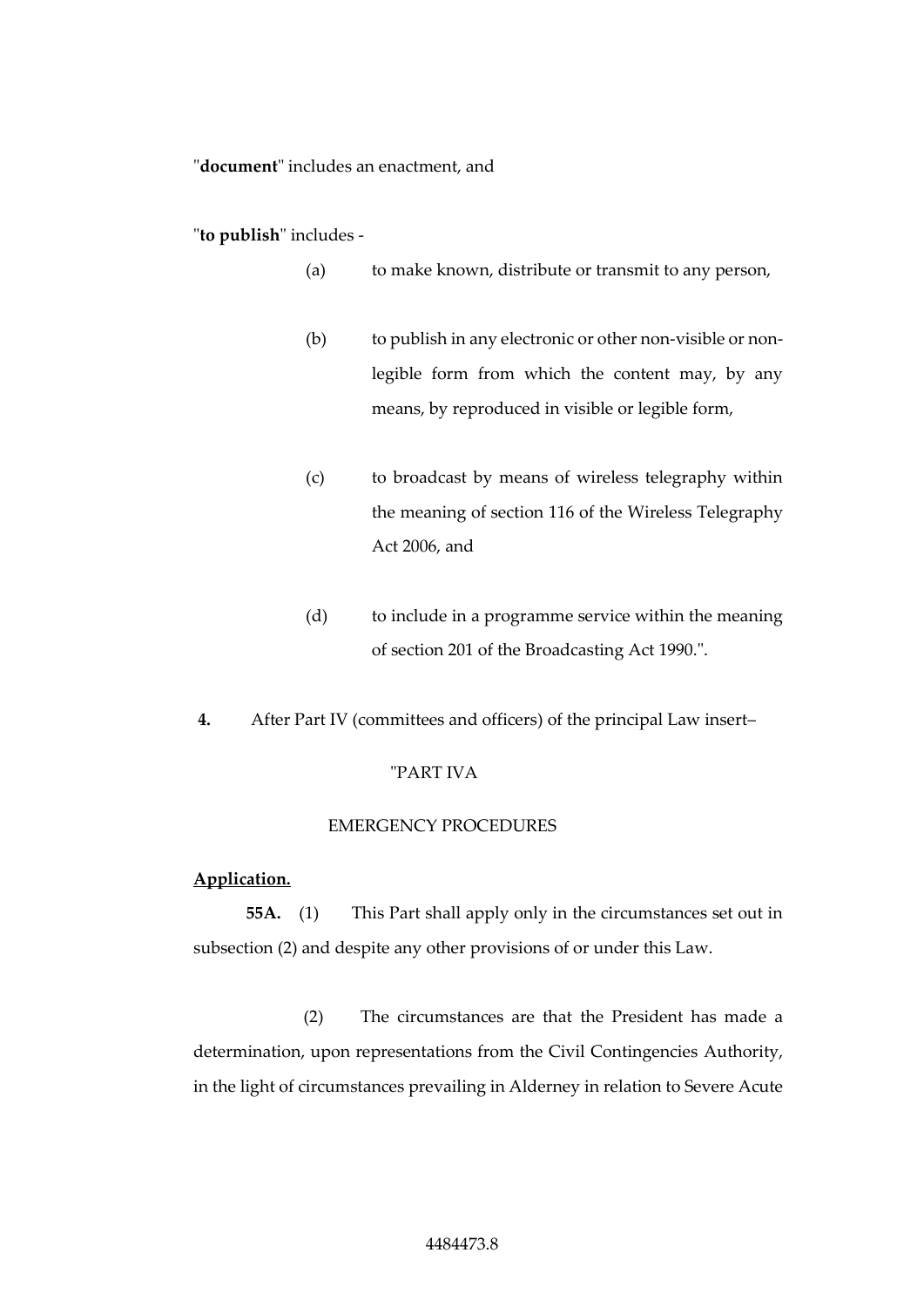Respiratory Syndrome Coronavirus 2 or another emergency, that it is appropriate for this Part to apply.

(3) Before issuing a determination under subsection (2), the President must seek the advice of Her Majesty's Procureur in relation to the appropriateness and proportionality of such a determination in relation to the emergency in question.

(4) This Part shall cease to apply if the President makes a further determination, upon representations from the Civil Contingencies Authority in the light of circumstances prevailing in Alderney, that it is appropriate for it to cease to apply.

(5) This section is subject to section 55I(3), 55K(3) and 55L(4).

#### **People's Meetings.**

**55B.** (1) A people's meeting need not be held under section 42 before a meeting of the States and subsection (2) shall apply to that States' meeting if a people's meeting has not been so held.

(2) After the reading of each item in the Billet d'État, the President shall call upon a member of the States to provide a report summarising relevant comments made in writing by members of the public in response to the publication of the Billet d'État under section 41 ("**the report**"); and Rules 9(1), 11 and 12 of the States of Alderney Rules of Procedure, shall apply as follows –

> (a) the last sentence of Rule 9(1) shall apply as if it referred to that member reporting the numbers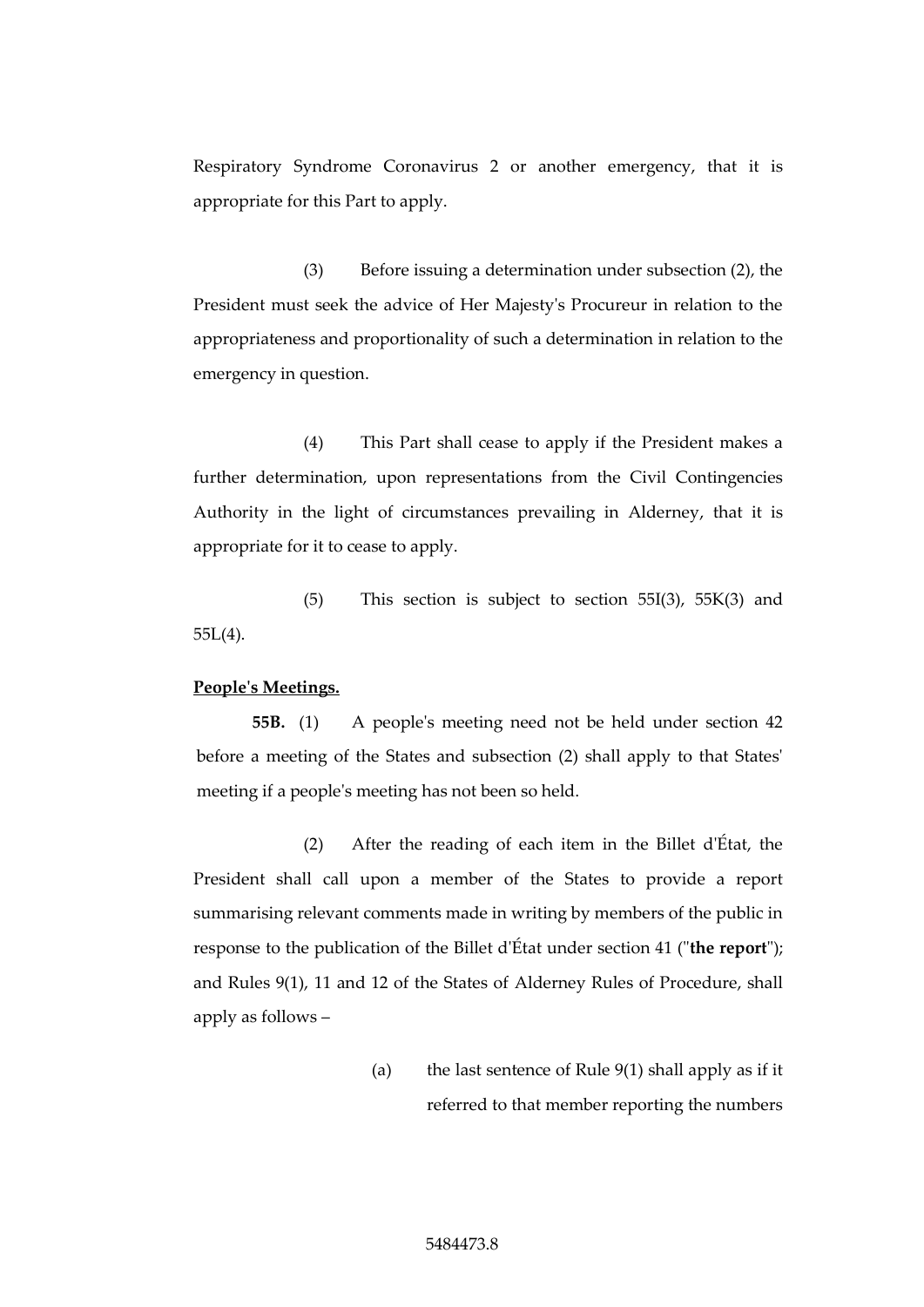and composition of people who had made such comments in writing, and

(b) Rules 11 and 12 shall apply as if they referred to that member and the report.

#### **Public Attendance at meetings of the States.**

**55C.** States' meetings need not be open to the public.

### **Remote Meetings of the States.**

**55D.** (1) The States may meet remotely.

(2) A member of the States, the Greffier or the person presiding in the States shall be treated for all purposes of or under this Law as present in a remote meeting of the States (including, but not limited to, the purpose of forming a quorum in accordance with section 45(3) or 55F) if, by means of electronic communications or telecommunications or otherwise –

- (a) the member, the Greffier or the person presiding, as the case may be, has declared that he or she is present, and
- (b) in the case of a member of the States or the Greffier, the person presiding has declared that the member or the Greffier, as the case may be, shall be treated as present,

except where a member of the States is required to leave the remote meeting in accordance with any provision of or under this Law.

(3) For the purposes of this section, a meeting of the States is a remote meeting if members of the States and the person presiding

### 6484473.8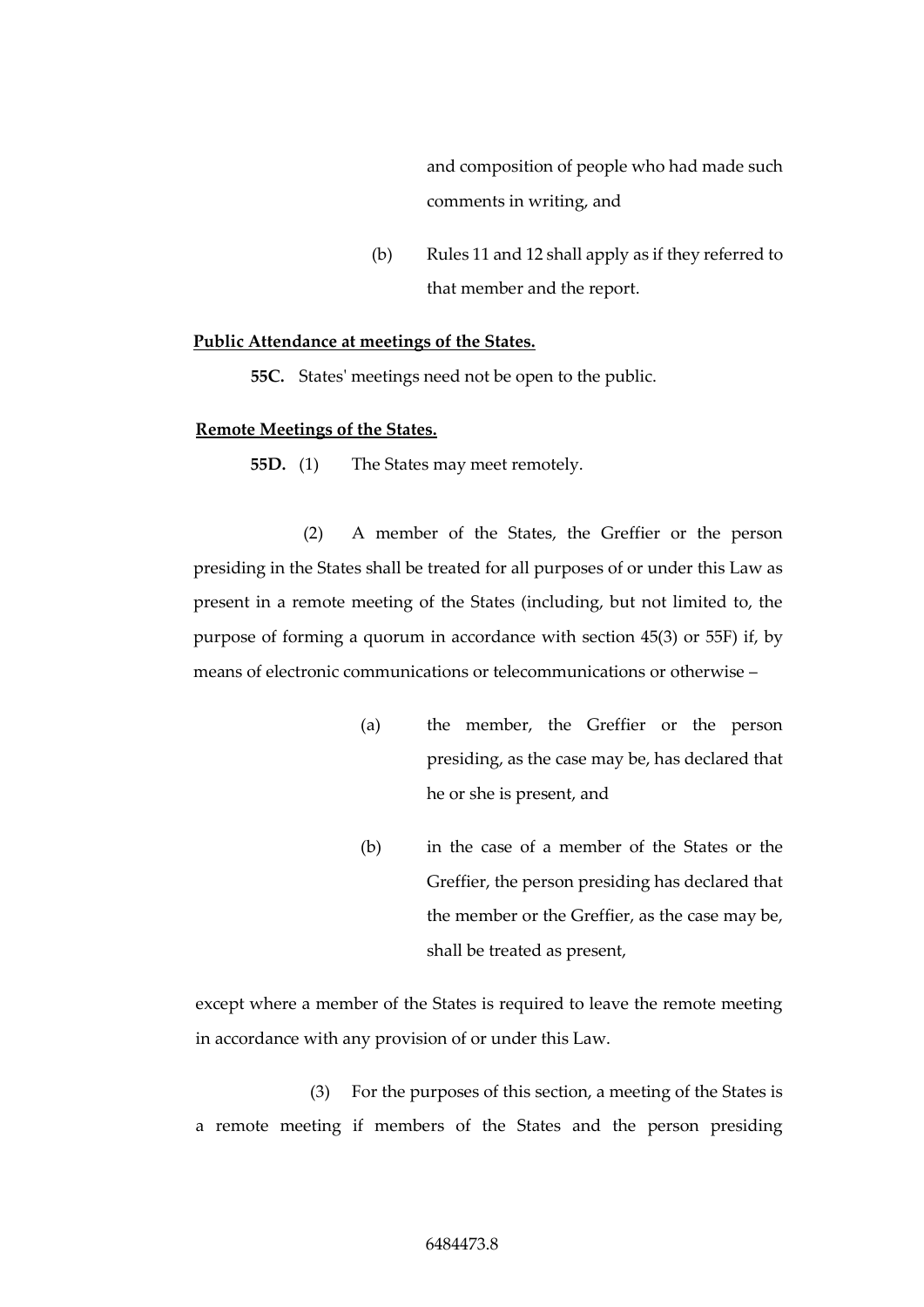communicate and vote during the meeting solely, or primarily, by means of electronic communications or telecommunications.

#### **Proxy voting at meetings of the States.**

**55E.** (1) The President may prescribe certain reasons for absence ("**Authorised Absence"**) from a meeting of the States, which shall entitle a member of the States ("**first member**") to arrange for the first member's vote to be cast by another member acting as proxy if the first member's circumstances require the first member to take an Authorised Absence from a meeting of the States.

(2) The President shall make directions as to the manner in which proxy arrangements under subsection (1) shall operate in relation to an Authorised Absence.

(3) Despite section 55D(2), reasons for an Authorised Absence may include where a member is absent for only part of a meeting of the States because it is necessary or expedient for the purposes of other States business or a member is unable to vote remotely due to a failure in telecommunications, electronic communications or other means of communication.

#### **Quorum at a meeting of the States.**

**55F.** (1) The quorum at a meeting of the States is a minimum of five States' members holding office at the time of the meeting in addition to the person presiding at that meeting.

(2) Subsection (1) does not affect the provisions of section 45(3) in relation to resolutions of the States to the extent that their implementation would require the amendment of this Law.

#### **New procedures applying to remote meetings of the States.**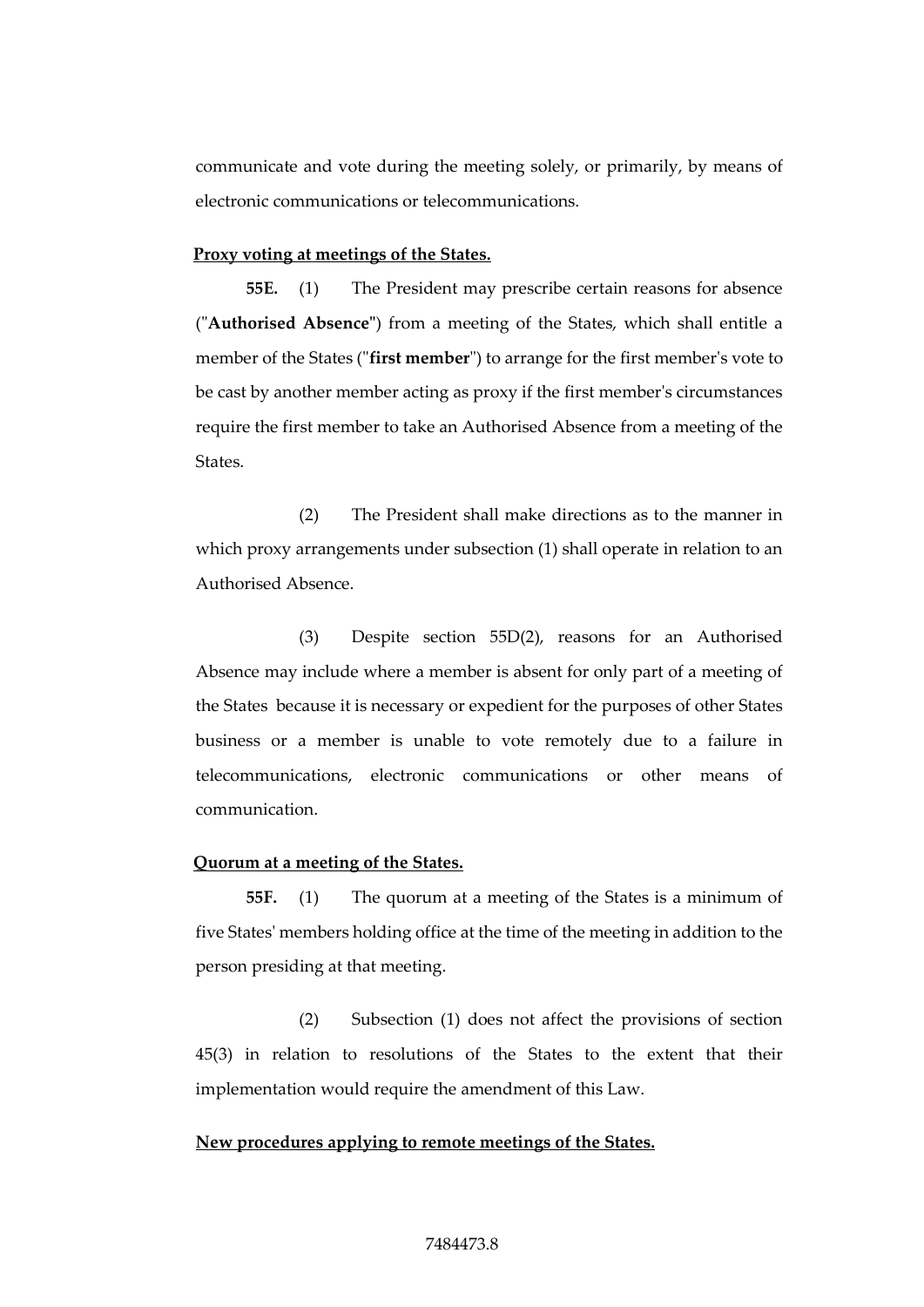**55G.** (1) The following procedures shall apply where the States meet remotely.

(2) The Greffier shall make arrangements to enable a member of the States to declare, in relation to a meeting of the States, that the member–

- (a) is present,
- (b) intends to follow proceedings, and
- (c) is able to vote by means of electronic communications, telecommunications or otherwise on that day.

(3) The Greffier shall inform the person presiding at the meeting of the States of the name of each member of the States who has made a declaration under subsection (2), and the person presiding shall state that those members are present and instruct the Greffier to keep a record of that fact in the Official Report.

(4) Arrangements made by the Greffier shall include arrangements for members to make a declaration under subsection (2) after proceedings of the States have started; and the President may admit such a member to the remote meeting at any time.

# **Modifications to the States of Alderney Rules of Procedure for remote meetings of the States.**

**55H.** (1) The States of Alderney Rules of Procedure shall apply to remote meetings of the States with the following modifications.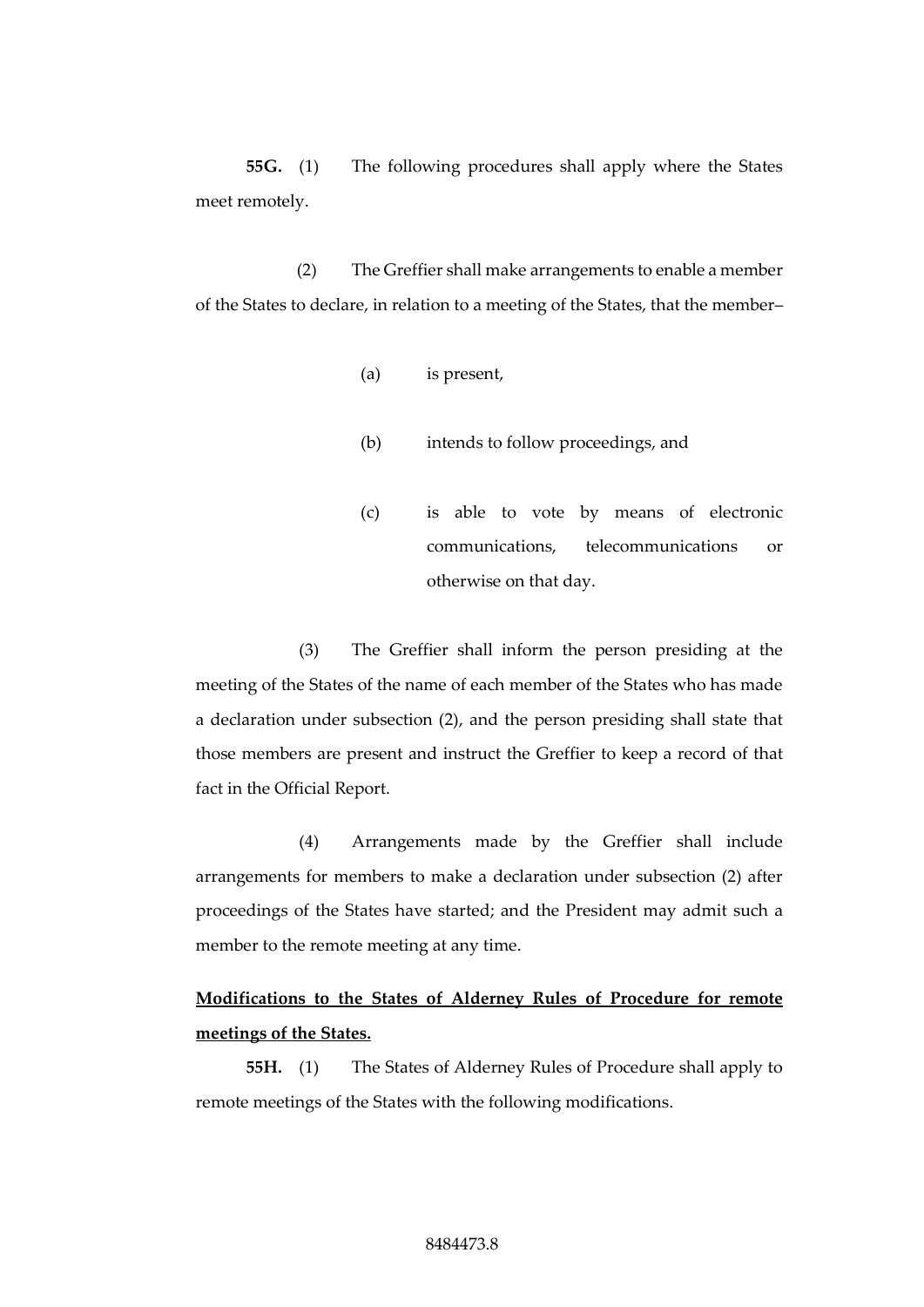(2) Rules  $8(2)$  and  $9(3)$  shall not apply.

(3) Rule  $8(4)$  and the last sentence of Rule  $8(5)$  shall apply as if each reference to "to withdraw from the precincts of the States" read "to leave the remote meeting of the States".

(4) Rule 16 shall apply as if "rising and" reads "notifying the President by electronic communications or telecommunications".

# **Power of Policy and Finance Committee to prescribe further rules of procedure in relation to remote meetings of the States and remote meetings of committees.**

**55I.** (1) The Policy and Finance Committee may make rules of procedure applicable to remote meetings of the States or remote meetings of committees of the States under section 55J supplementing relevant provisions of this Part and provision applying further modifications, for the purpose of such meetings, to the States of Alderney Rules of Procedure or the Rules of Procedure for States Committees, as the case may be, and any other rules of procedure relating to meetings of the States or meetings of committees of the States prescribed under section 45; and section 45 shall be construed accordingly.

(2) For the avoidance of doubt, and without prejudice to subsection (1), the States may –

- (a) prescribe rules of procedure applicable to remote meetings of the States or meetings of committees under section 55J, and
- (b) (whether meeting remotely or otherwise) resolve to amend, or revoke, rules of procedure prescribed

#### 9484473.8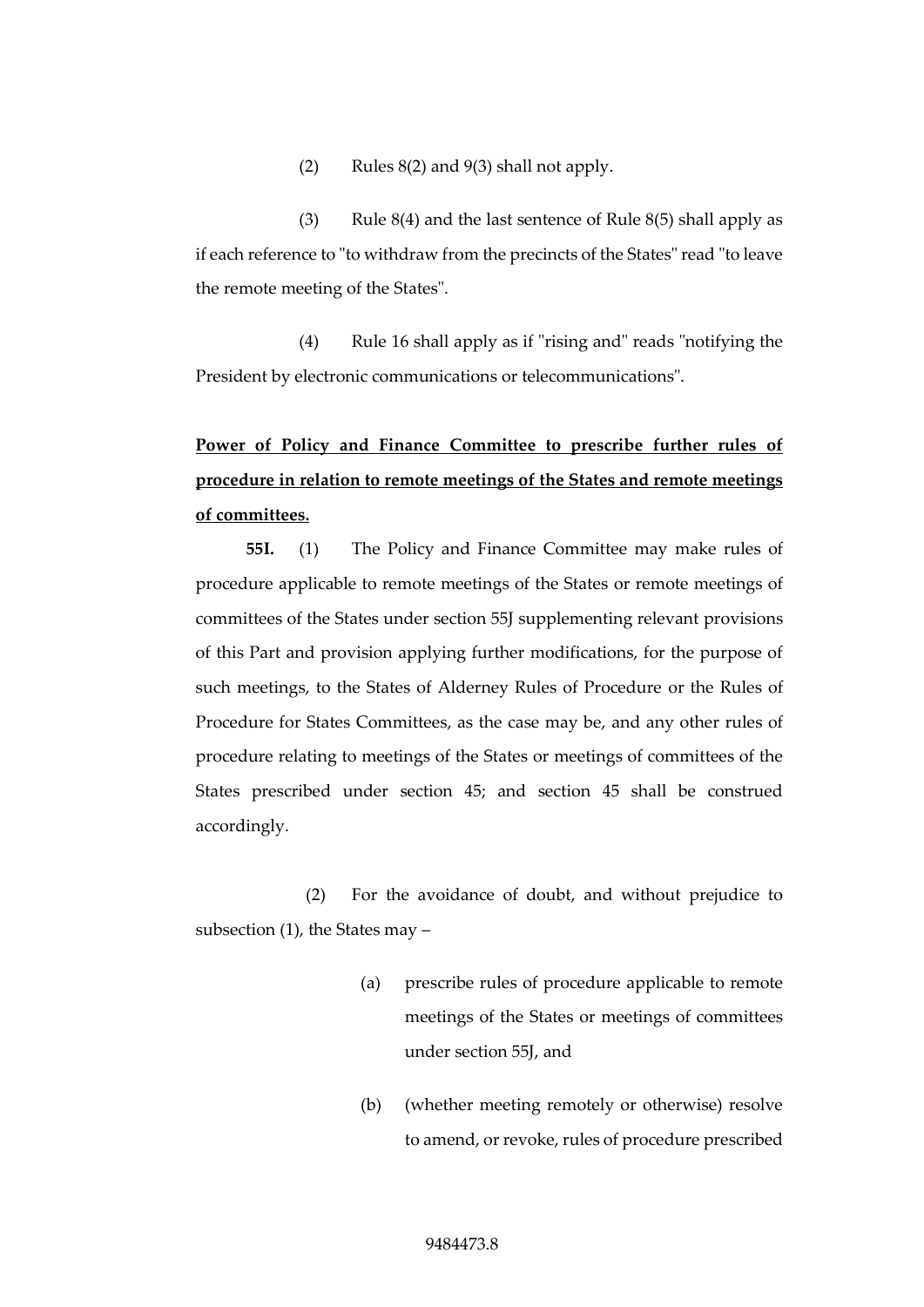by the Policy and Finance Committee under subsection (1).

(3) Any rules made under this section at any time when this Part applies shall continue in effect despite this Part ceasing to apply in accordance with section 55A(3) but, for the avoidance of doubt, remote meetings of the States or committees may only be held at any time when this Part applies.

#### **Remote meetings of committees.**

**55J.** (1) A member of a committee of the States or the Chief Executive acting as clerk of the committee, who is in communication with other members of the committee by telephone, live television link or any other means of telecommunications or electronic communications, so that each member of the committee can hear or read what is said or communicated by each of the others, is deemed, subject to subsection (2), to be present in person for all purposes relating to a meeting of that committee including calculating the quorum at the meeting under subsection (5).

(2) In the event that a means of communication referred to in subsection (1) fails, is corrupted or the person presiding at the meeting in accordance with section 50(3) ("**person presiding**") considers that confidentiality is compromised, the person presiding shall have the discretion to determine at any time during the course of the meeting that the member, or the Chief Executive acting as clerk of the committee, who is affected by that failure, corruption or compromising of confidentiality is no longer deemed to be present in person at the meeting.

(3) For the avoidance of doubt, a determination under subsection (2) does not affect the validity of the proceedings of the committee for any purpose prior to the making of that determination.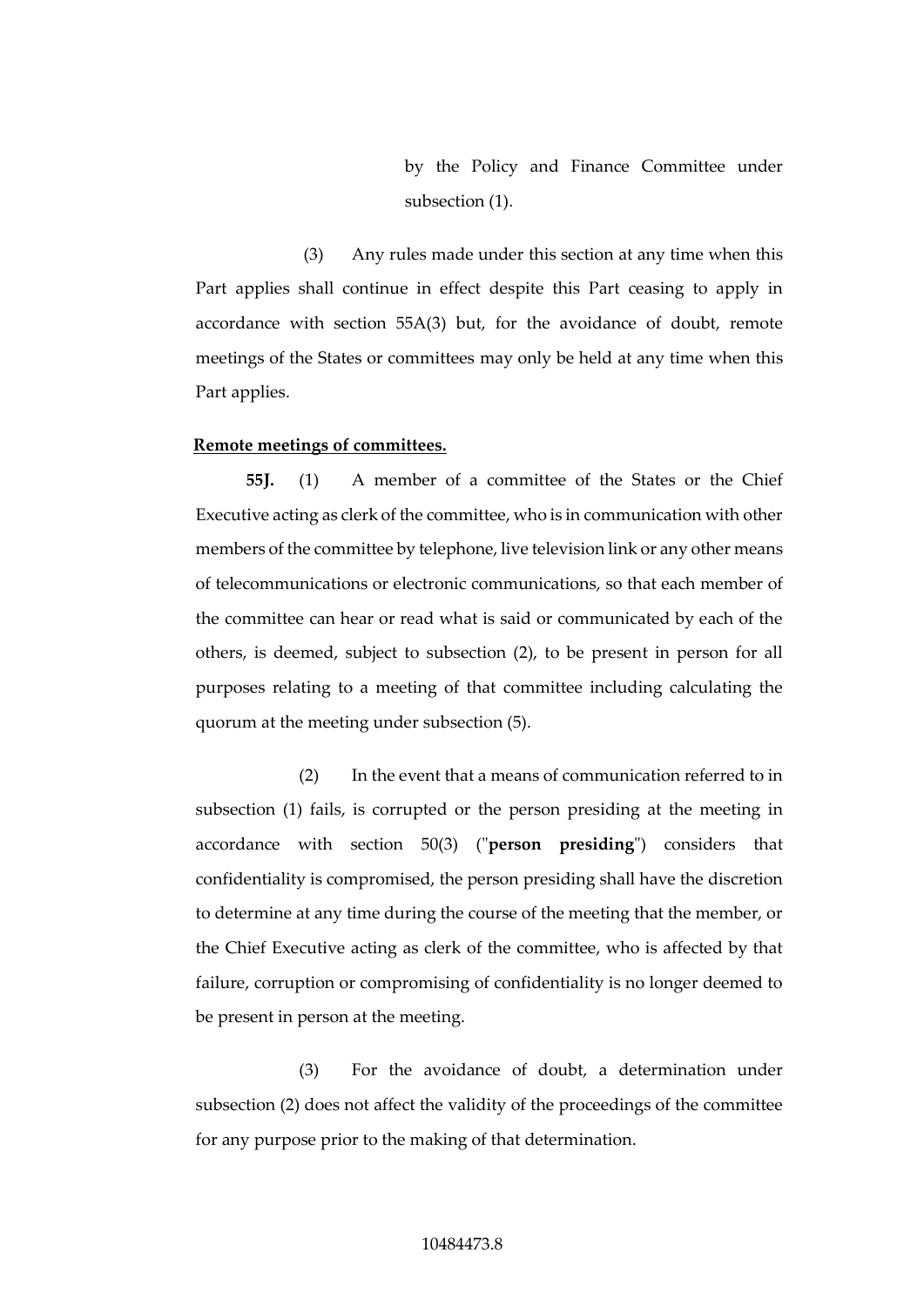(4) The reference to the "Chief Executive acting as clerk of the committee" includes any person appointed as the Secretary of the Committee or a person acting in that person's stead as referred to in rule 7 of the Rules of Procedure for States' Committees.

(5) The quorum at a meeting of a committee of the States is one half (or the nearest number above one half) of the number of members of the Committee including the person presiding.

# **Power of Policy and Finance Committee to amend provisions in relation to rules of procedure.**

**55K**. (1) The Policy and Finance Committee may by regulations amend or substitute any provisions in this Part, including in particular those which modify or otherwise refer to the States of Alderney Rules of Procedure or the Rules of Procedure for States Committees, where it considers it is necessary or expedient as a result of any variation, revocation or replacement of either of those Rules of Procedure under section 45 or any other enactment.

(2) Regulations made under subsection (1) shall be laid before a meeting of the States as soon as possible after being made: and if at that meeting or the next meeting the States resolve that the regulations be annulled, they shall cease to have effect but without prejudice to anything done under them or to the making of new regulations.

(3) Any amendments or substitutions made under subsection (1) at any time when this Part applies shall continue in effect despite this Part ceasing to apply in accordance with section 55A(3).

#### **Time or mode of elections.**

**55L.** (1) The States may by Ordinance modify, adapt or disapply the law as to elections in Alderney for the purpose of enabling any election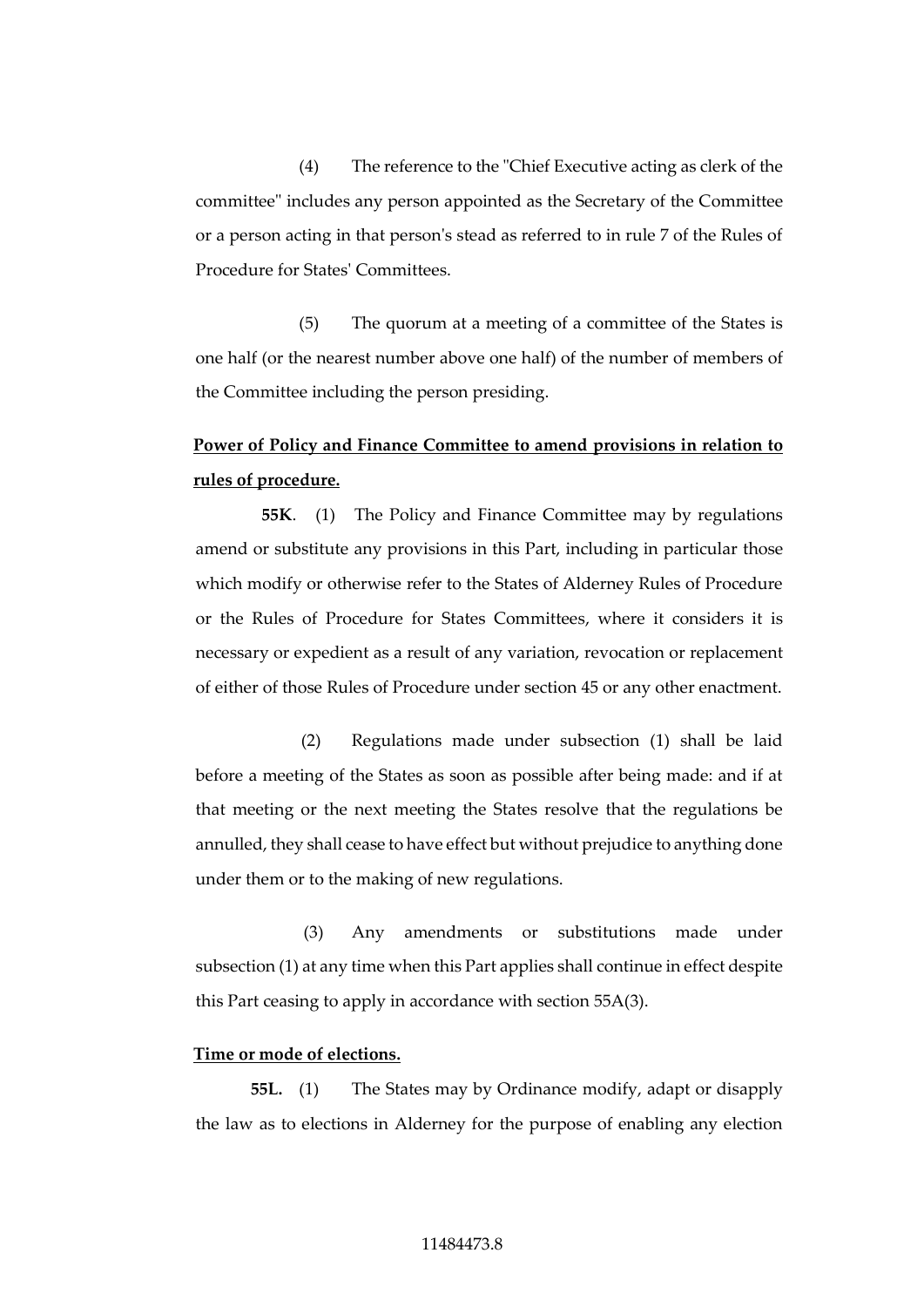required to be held under this Law or any nominations or other election- related procedure to be –

- (a) subject to subsection (2), held at a time other than that provided for under this Law, or
- (b) held exclusively by postal ballot.

(2) An Ordinance made under subsection (1) may not provide for an election or an election-related procedure to be held more than six months after the latest date on which it could have been held under the law as to elections in Alderney as in force immediately before the making of that Ordinance.

(3) For the avoidance of doubt, subsection (1) includes, without limitation, a power to modify, adapt or disapply provisions under this Law relating to entry upon and tenure of office of the President and of members of the States.

(4) Any modifications made under subsection (1) at any time when this Part applies, shall continue in effect for the purposes of the specific election or election-related procedure in question despite this Part ceasing to apply in accordance with section 55A(3).

(5) The provisions of section 45(3) shall apply in relation to any decision of the States relating to the approval of an Ordinance made under subsection (1) as they apply to a decision the implementation of which would require the amendment of this Law.

#### **Interpretation of Part IVA.**

**55M.** In this Part, unless the context requires otherwise –